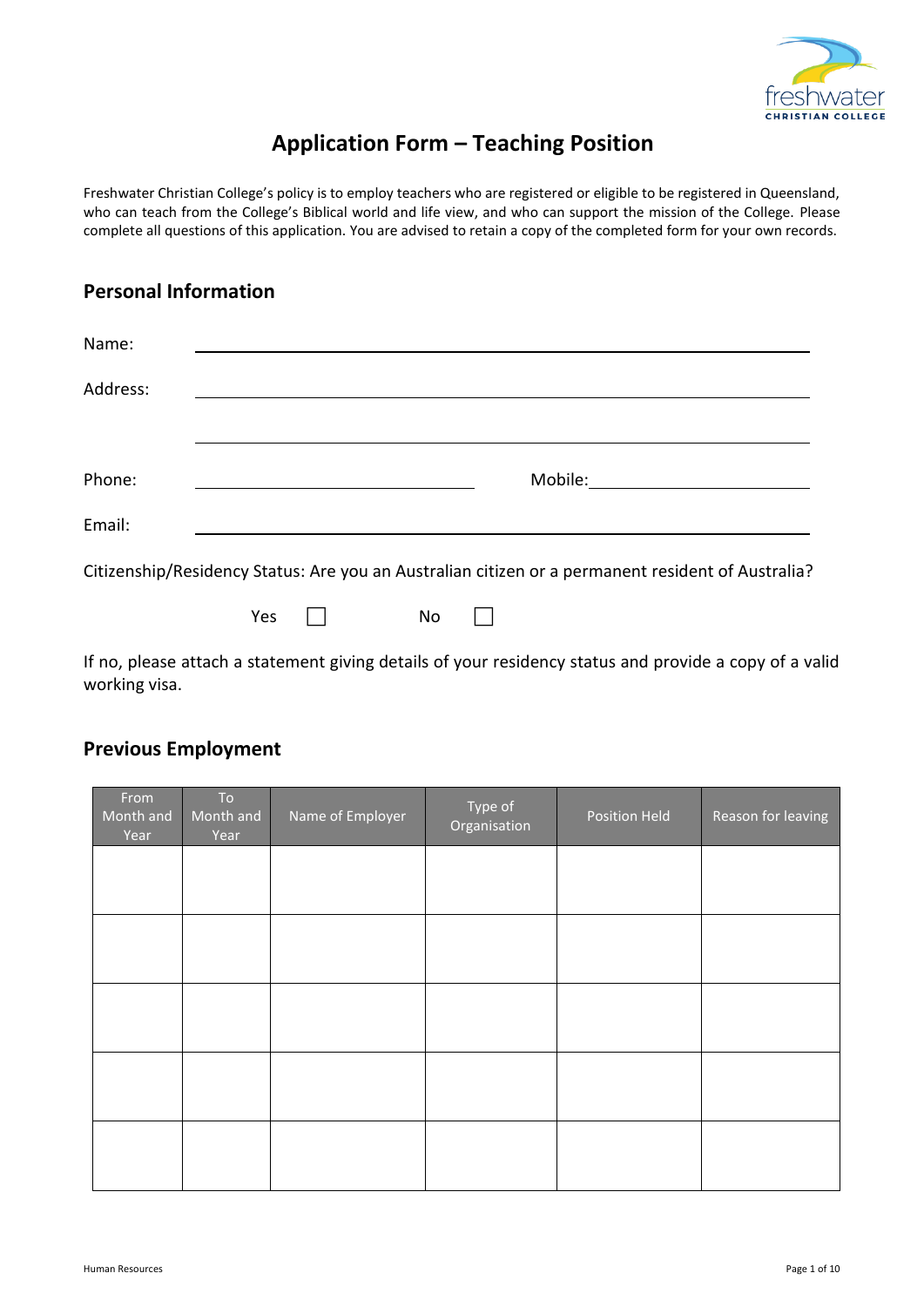

# **Professional Training and Qualifications**

| <b>Degrees, Diplomas</b> | <b>Name of University</b> | <b>Date Conferred</b> |
|--------------------------|---------------------------|-----------------------|
|                          |                           |                       |
|                          |                           |                       |
|                          |                           |                       |
|                          |                           |                       |

# **Teaching Experience**

List previous teaching and related experience. Applicants who are new graduates should list student practical teaching experience.

| From | <b>To</b>                     | School/Institution | <b>Subjects</b>  | <b>Year Levels</b> |
|------|-------------------------------|--------------------|------------------|--------------------|
|      | Month and Year Month and Year |                    | (Secondary only) | <b>Taught</b>      |
|      |                               |                    |                  |                    |
|      |                               |                    |                  |                    |
|      |                               |                    |                  |                    |
|      |                               |                    |                  |                    |
|      |                               |                    |                  |                    |
|      |                               |                    |                  |                    |
|      |                               |                    |                  |                    |
|      |                               |                    |                  |                    |
|      |                               |                    |                  |                    |
|      |                               |                    |                  |                    |
|      |                               |                    |                  |                    |
|      |                               |                    |                  |                    |
|      |                               |                    |                  |                    |
|      |                               |                    |                  |                    |
|      |                               |                    |                  |                    |

List any recent professional development activities or recent study undertaken.

| <b>Date</b> | <b>Professional Development Activity</b> |  |  |  |
|-------------|------------------------------------------|--|--|--|
|             |                                          |  |  |  |
|             |                                          |  |  |  |
|             |                                          |  |  |  |
|             |                                          |  |  |  |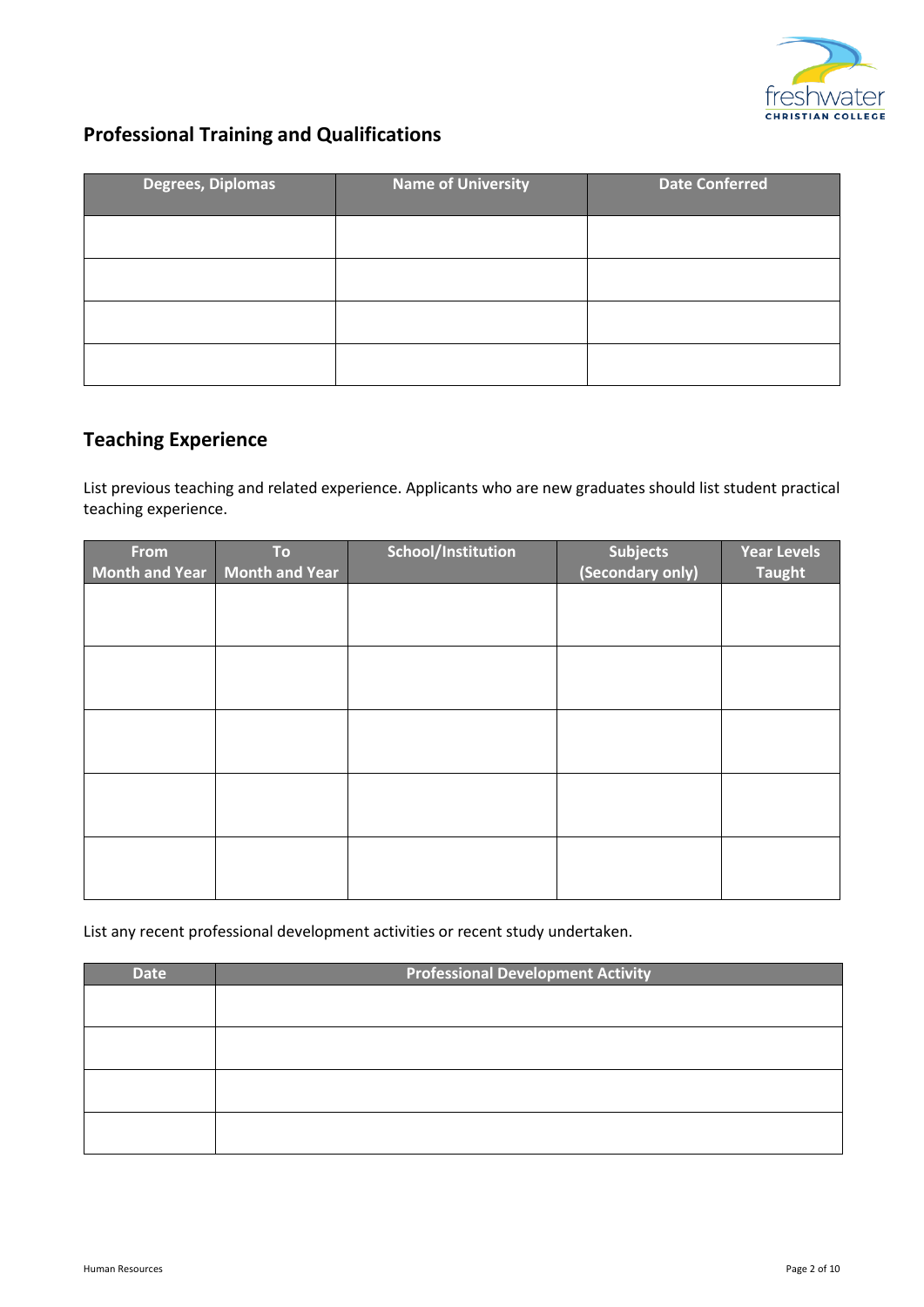

#### List Extra and Co-Curricular Skills and Experience

| <b>Skill</b> | <b>Specific Qualifications/Experience</b> | <b>When Obtained?</b> |
|--------------|-------------------------------------------|-----------------------|
|              |                                           |                       |
|              |                                           |                       |
|              |                                           |                       |
|              |                                           |                       |

| <b>Primary Teachers:</b><br><b>Secondary Teachers:</b> | Which Year levels are you qualified to teach?<br>Which subjects do you consider your main teaching areas (in order of priority)? |
|--------------------------------------------------------|----------------------------------------------------------------------------------------------------------------------------------|
|                                                        |                                                                                                                                  |
|                                                        |                                                                                                                                  |
|                                                        |                                                                                                                                  |
|                                                        |                                                                                                                                  |

**Primary Teachers: List any positions of responsibility you have held and for what length of time? Secondary Teachers: Which other subjects are you qualified and prepared to teach?**

**List any areas of curriculum or curriculum development in which you have a special interest, experience or training.**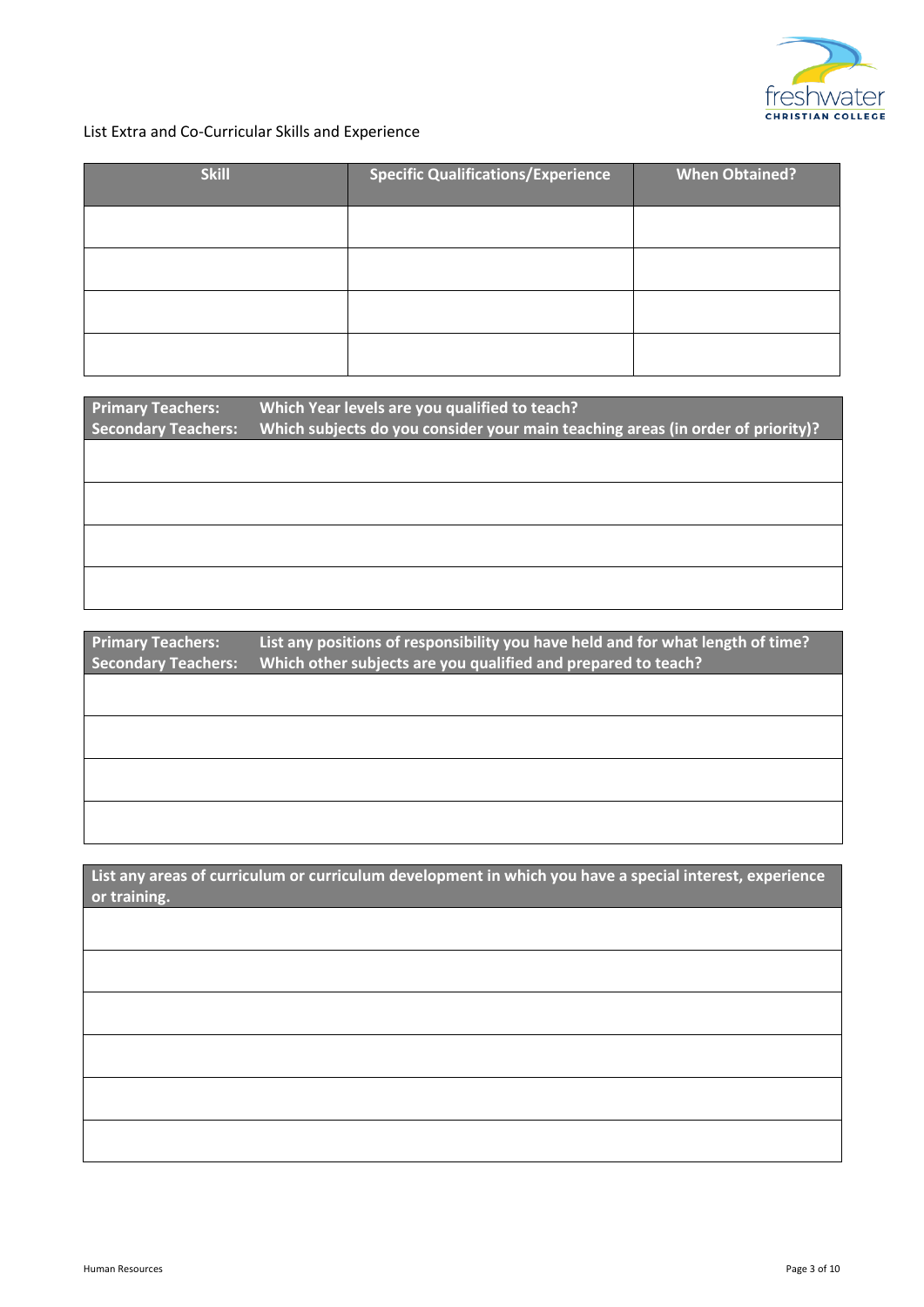

# **Queensland College of Teachers Registration**

| Are you currently registered to teach in Queensland?                              |
|-----------------------------------------------------------------------------------|
| No results<br>Yes                                                                 |
|                                                                                   |
| <b>Teaching</b>                                                                   |
|                                                                                   |
|                                                                                   |
|                                                                                   |
|                                                                                   |
| Briefly outline your philosophy of teaching in a Christian school.                |
|                                                                                   |
| ,我们也不会有什么。""我们的人,我们也不会有什么?""我们的人,我们也不会有什么?""我们的人,我们也不会有什么?""我们的人,我们也不会有什么?""我们的人  |
|                                                                                   |
| Why do you believe God is calling you to make this application?                   |
|                                                                                   |
|                                                                                   |
|                                                                                   |
| Are you interested in a long term or short term appointment?                      |
|                                                                                   |
| Have you had any experience in curriculum development? If so, give details:       |
|                                                                                   |
|                                                                                   |
| ,我们也不会有什么。""我们的人,我们也不会有什么?""我们的人,我们也不会有什么?""我们的人,我们也不会有什么?""我们的人,我们也不会有什么?""我们的人  |
| Please provide the number of years teaching full time: __________________________ |
|                                                                                   |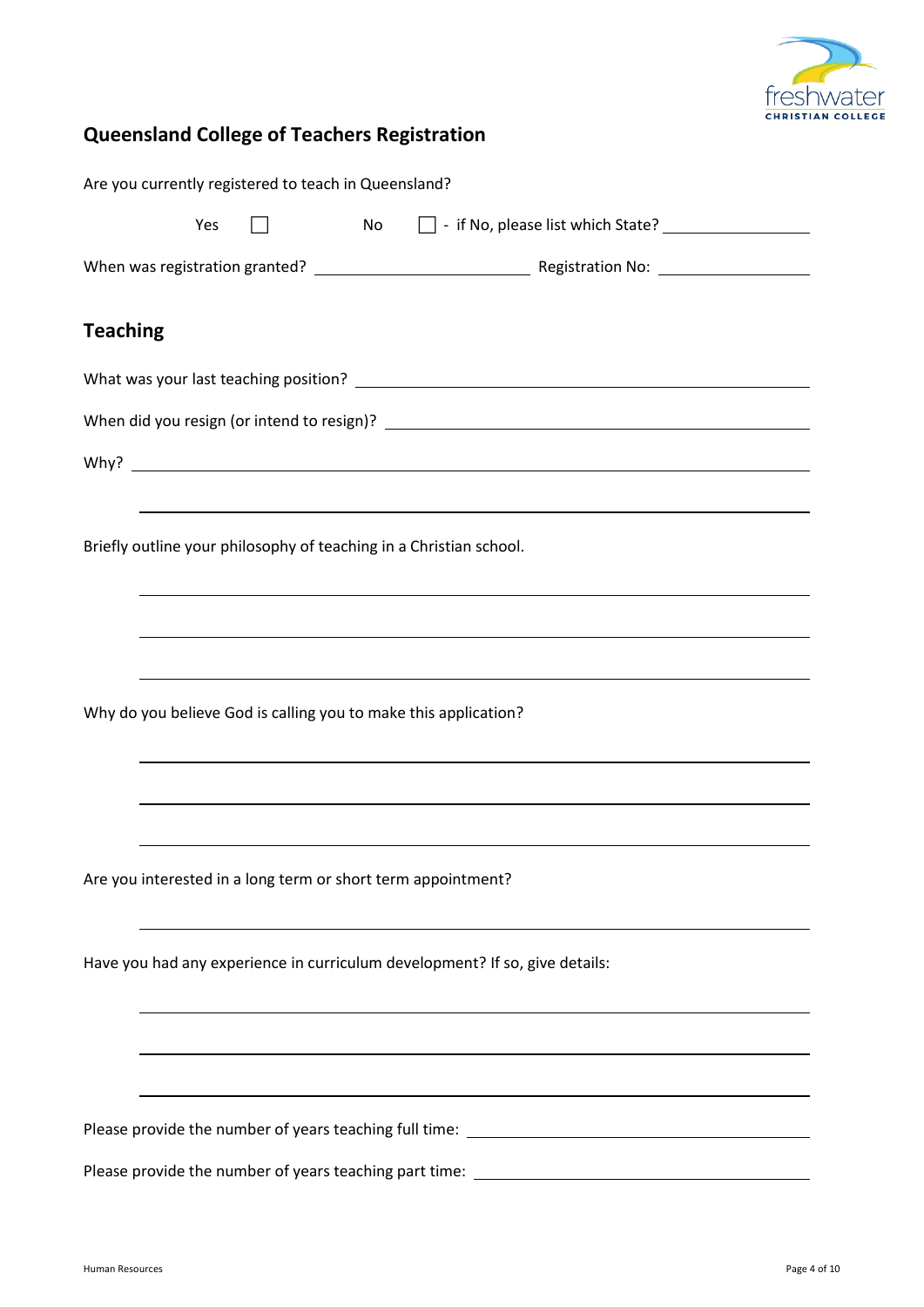

What is your approach …

|      |                        | to class control and discipline?    |    |  |  |                                                                                                                                                                                                             |  |
|------|------------------------|-------------------------------------|----|--|--|-------------------------------------------------------------------------------------------------------------------------------------------------------------------------------------------------------------|--|
|      |                        |                                     |    |  |  |                                                                                                                                                                                                             |  |
|      |                        |                                     |    |  |  |                                                                                                                                                                                                             |  |
|      | to difficult children? |                                     |    |  |  |                                                                                                                                                                                                             |  |
|      |                        |                                     |    |  |  |                                                                                                                                                                                                             |  |
|      |                        |                                     |    |  |  |                                                                                                                                                                                                             |  |
|      |                        | Pre-existing injury or illness      |    |  |  |                                                                                                                                                                                                             |  |
| for? |                        |                                     |    |  |  | Do you have any pre-existing injuries or medical conditions that could reasonably be expected to be<br>aggravated by performing the duties detailed in the job description of the position you are applying |  |
|      | Yes                    |                                     | No |  |  |                                                                                                                                                                                                             |  |
|      |                        | If yes, please provide all details. |    |  |  |                                                                                                                                                                                                             |  |

*attach additional pages if required*

It is important to note that under the Workers Compensation and Rehabilitation Act 2003 a person who knowingly supplies false or misleading information to a prospective employer will not be entitled to any compensation or damages for any event that aggravates the non-disclosed pre-existing injury or condition.

Freshwater Christian College reserves the right to request you undergo a medical examination if they are concerned that illness or injury may affect your ability to perform your duties or may cause a risk to your health and safety or to that of others in the school.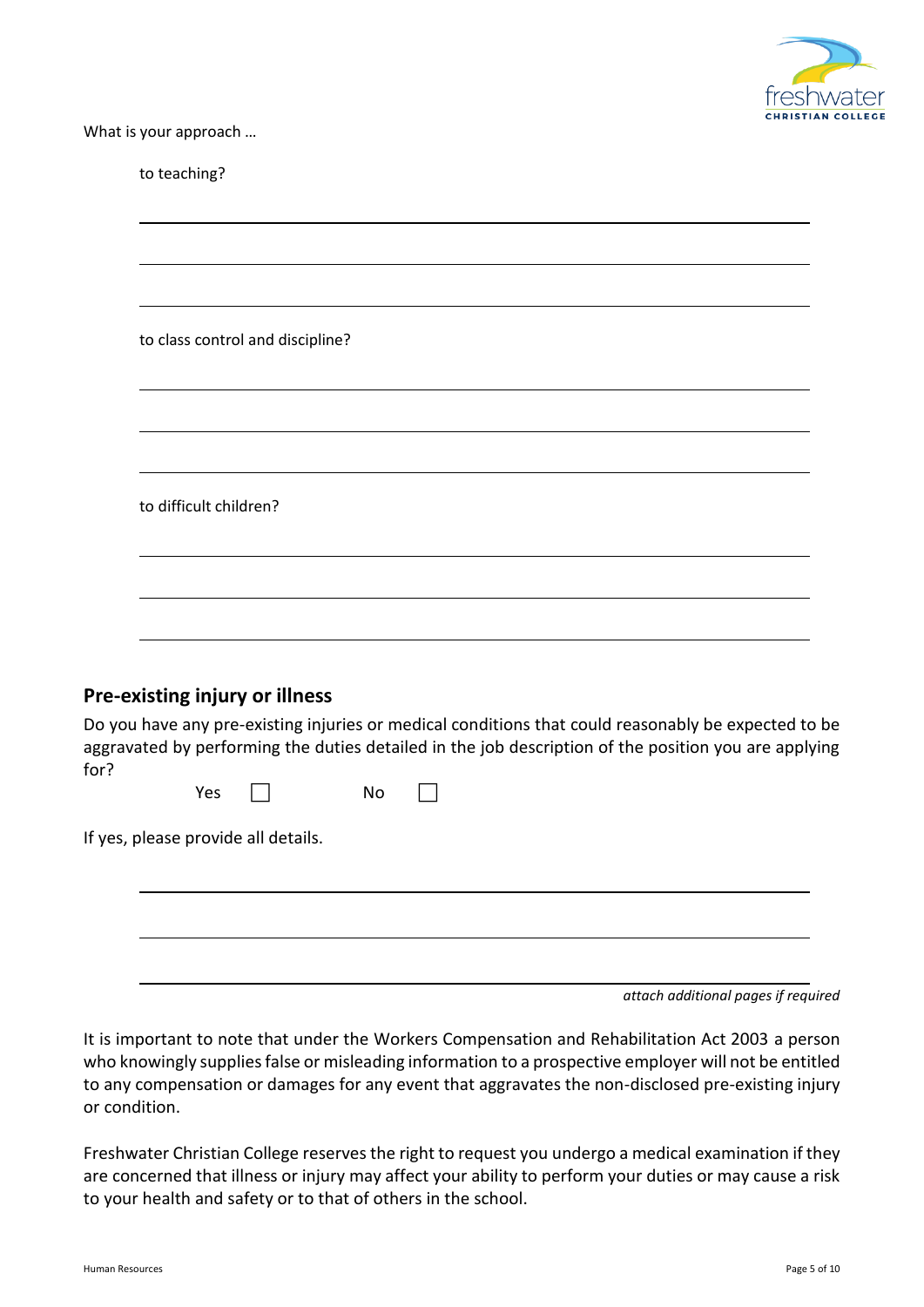

### **College Mission**

Briefly outline how you could support the mission of the College:

## **Church Affiliation**

Please give your views on what it means to be a Christian:

Which church do you attend?

How frequently do you attend church?

Give details of any church activities in which you have been involved:

Freshwater Christian College is a ministry of Freshwater Church, a member of Australian Christian Churches (ACC). However, employees come from a wide variety of church backgrounds. Briefly describe your views on Christian unity: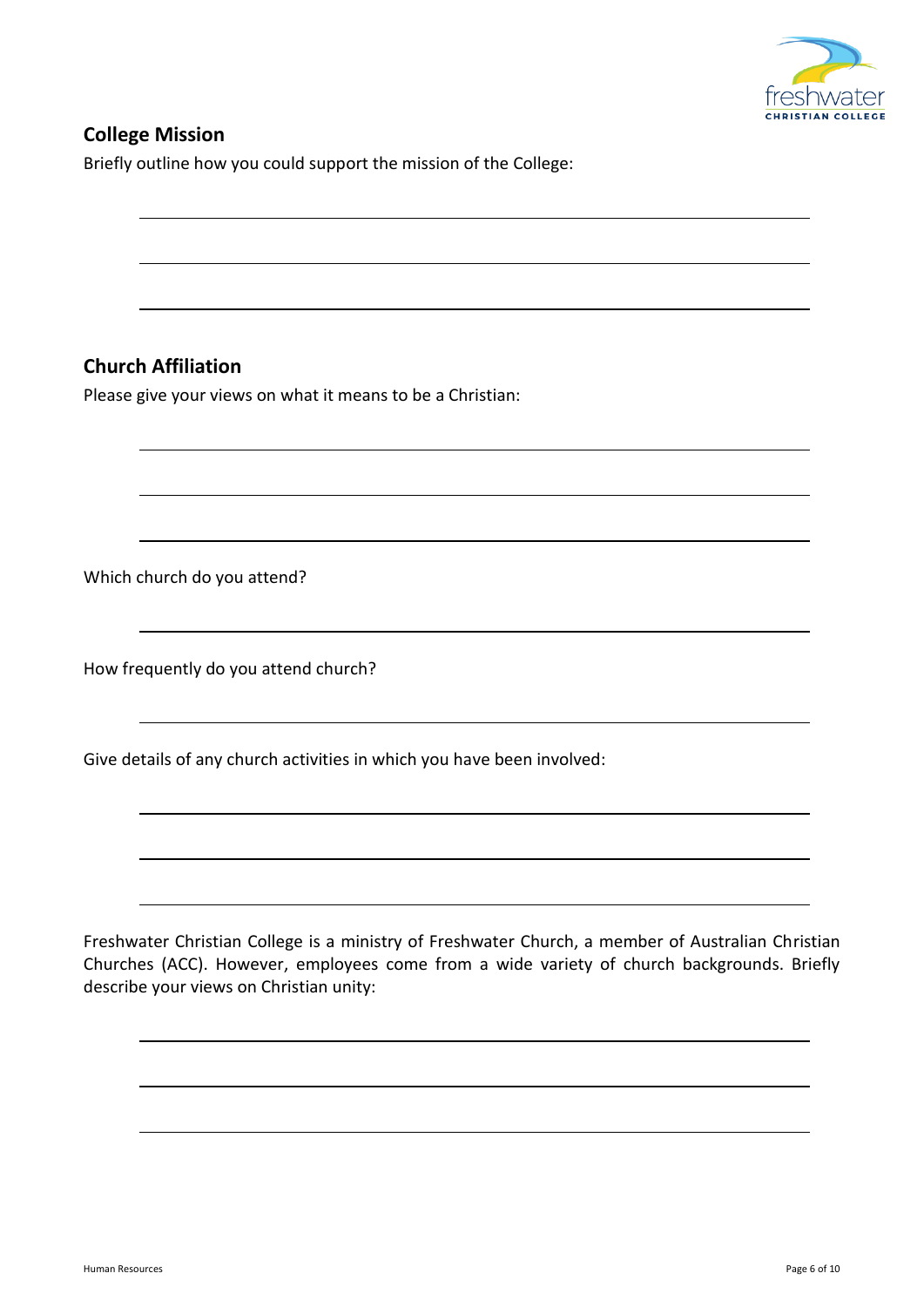

#### **Other Details**

Please list any further information you wish to provide to support this application:

## **Referees**

Please list the required details for three referees, who may be contacted in connection with your application. (Written references may also be attached.)

You must also provide a current written reference from your Pastor or Minister.

| i)   |  |
|------|--|
|      |  |
| ii)  |  |
|      |  |
| iii) |  |
|      |  |

#### **Staff Lifestyle Requirements**

In applying for any position of employment at Freshwater Christian College, you must read and affirm your understanding of and acceptance of these staff lifestyle requirements below:

- 1. Freshwater Christian College bases its teachings and beliefs on the Bible, both Old and New Testaments, which the College regards as the inspired and inerrant Word of God. These teachings are expounded in many of Freshwater Christian College's public and internal documents, both printed and on the schools' website and viewable by staff as part of their appointment process. These documents inform our understanding of the lifestyle values which staff who work in this school are required to respect and maintain.
- 2. All staff of Freshwater Christian College, regardless of their role, are required to be seen to conduct themselves in a manner consistent with these principles and beliefs and in accordance with the Christian ethics of the College, as contained and interpreted in these documents, thus providing a specifically Christian role model and example to all the families associated with the College.
- 3. Staff are required to refrain from acting in the course of their work or in doing something connected with their work in a way that they know or ought reasonably to know is contrary to the religious beliefs of Freshwater Christian College.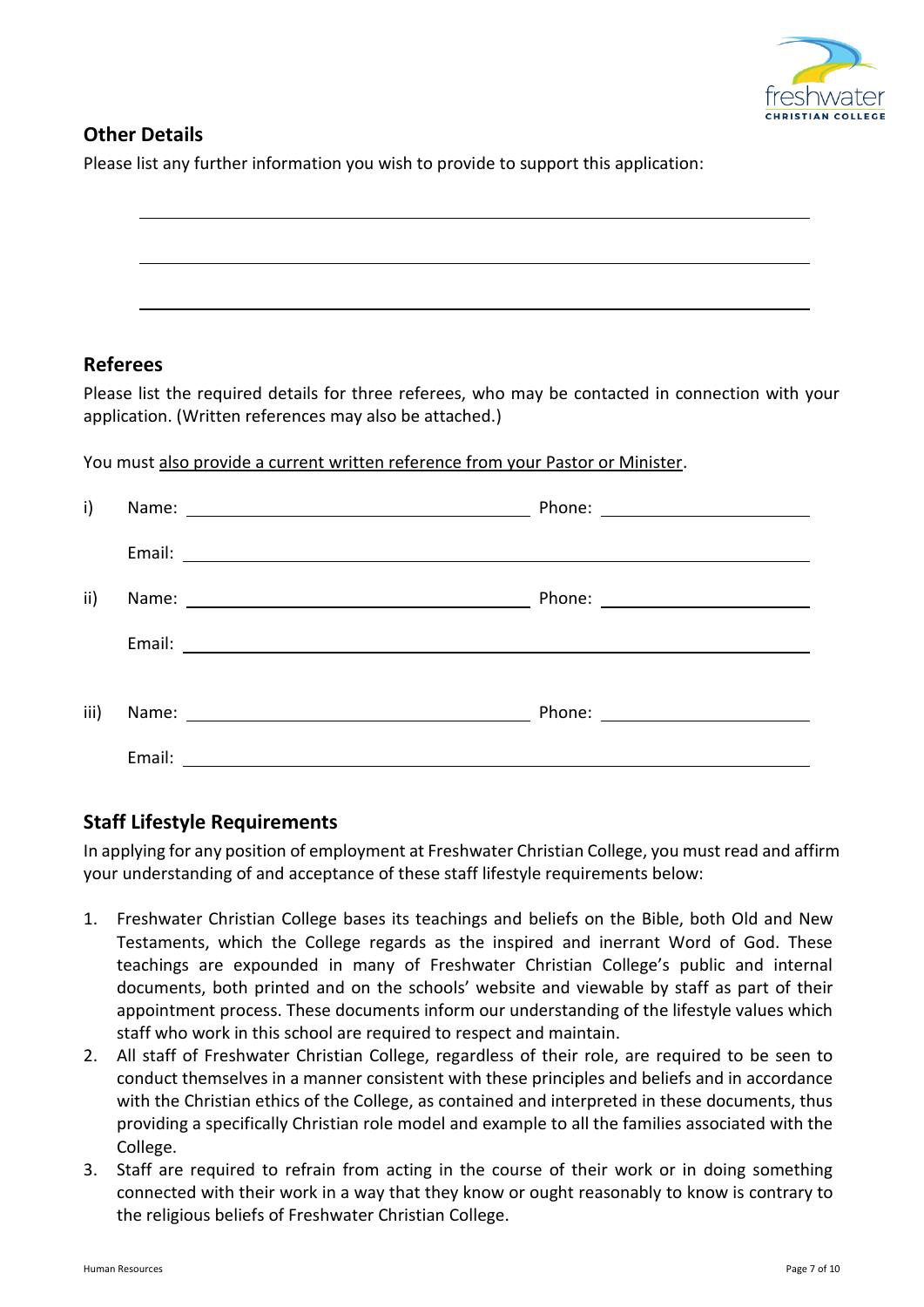

- 4. It is a genuine occupational requirement of Freshwater Christian College that all staff members, in the course of, or in connection with their work, act in a way that is consistent with the Christian beliefs of Freshwater Christian College. Whether directly in school hours of duty or not, nothing in their deliberate conduct should be incompatible with the intrinsic character of their position. In the expression of human sexuality for example, this includes deliberate choices for heterosexual, monogamous relationships, expressed intimately through marriage between one man and one woman. From the College's perspective, living in a de-facto living arrangement does not conform to this definition.
- 5. Staff are required to regularly and frequently attend a Christian church and to regularly and frequently support staff devotions and staff worship services.
- 6. Where any staff members acts contrary to the requirements of these clauses, and it becomes publicly damaging to the College, the Principal may call the staff member to account. Such contrary action would be regarded to have occurred if a staff member were to act in a way that openly embarrassed the College and/or where such action was incompatible with the responsibilities they have towards their work colleagues and/or the students and families of the College. The College may initiate due process, including an attempt at restoration, and may also include disciplinary measures including termination of employment.
- 7. As an employee of Freshwater Ministries we believe in always speaking well of and serving the vision, purpose and values of Freshwater as a whole.

#### **Statement of Faith**

In applying for any position of employment at Freshwater Christian College, you must affirm your belief in, and acceptance of the Statement of Faith below.

The foundation and guiding principle of Freshwater is the Bible, which we hold to be in its entirety the infallible revelation of God. We hold the following summary truths as fundamental and selfevident teachings from the Word of God:

- We believe that the Bible is God's Word. It is accurate, authoritative and applicable to our everyday lives.
- We believe in one eternal God who is the Creator of all things. He exists in three Persons: God the Father, God the Son and God the Holy Spirit. He is totally loving and completely holy.
- We believe that sin has separated each of us from God and His purpose for our lives.
- We believe that the Lord Jesus Christ as both God and man is the only One who can reconcile us to God. He lived a sinless and exemplary life, died on the cross in our place, and rose again to prove His victory and empower us for life.
- We believe that in order to receive forgiveness and the 'new birth' we must repent of our sins, believe in the Lord Jesus Christ, and submit to His will for our lives.
- We believe that in order to live the holy and fruitful lives that God intends for us, we need to be baptised in water and be filled with the power of the Holy Spirit. The Holy Spirit enables us to use spiritual gifts, including speaking in tongues, which is the initial evidence of baptism in the Holy Spirit.
- We believe that God has individually equipped us so that we can successfully achieve His purpose for our lives which is to worship God, fulfil our role in the Church and serve the community in which we live.
- We believe that God wants to heal and transform us so that we can live healthy and prosperous lives in order to help others more effectively.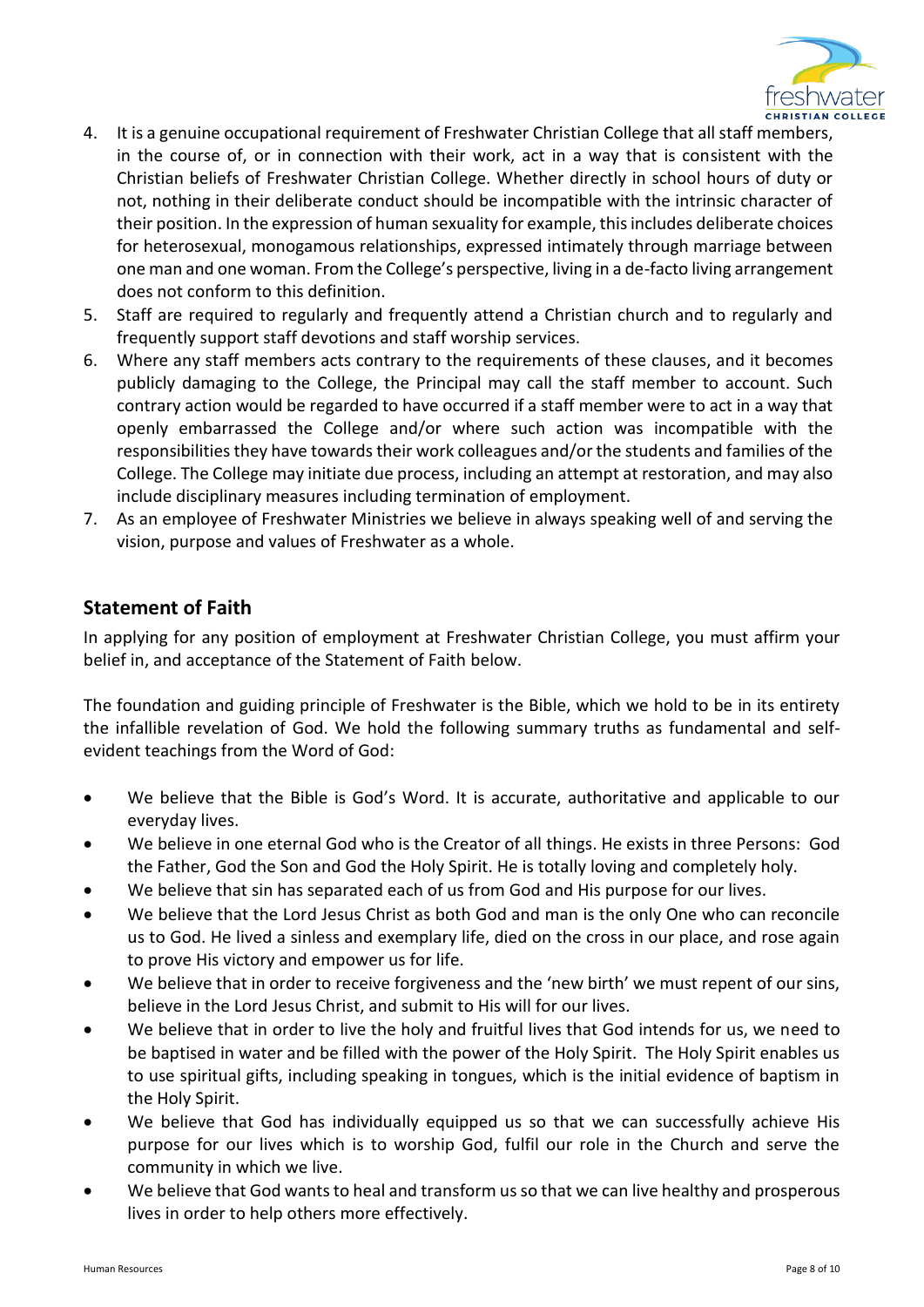

- We believe that our eternal destination of either Heaven or hell is determined by our response to the Lord Jesus Christ.
- We believe that the Lord Jesus Christ is coming back again as He promised.

#### **General**

- a) Please note that all costs associated with an application should be borne by the applicant. Any costs associated with an interview should be negotiated before they are incurred. On receipt of this form and after processing, suitable applicants will be called for interviews.
- b) Please note that Freshwater Christian College is a smoke-free environment. All employees are required to refrain from smoking whilst undertaking duties for the College.
- c) Freshwater Christian College is committed to the safety and protection of children and to the prevention of harm to children. To this end, the College has a Code of Conduct (Child Protection) for all staff of the College, to which staff are required to assent and by which staff must abide.
- d) The probation period for all permanent positions will be six (6) months.

#### **Declaration**

I certify that the information contained in this application is a true and correct statement of my particulars, qualification/s, training, experience and competencies.

I have attached copies of all necessary documents to support my stated qualifications and experience.

I hereby give my permission for you to make such investigations, as you deem necessary regarding the above information.

I understand that any misrepresentation or material omission made herein or in any other documentation requested would make me liable to termination of services.

I consent to Freshwater Christian College undertaking relevant background checks.

I understand Freshwater Christian College is a ministry of Freshwater Church. I consent to the Senior Pastor (or his representative) reviewing my application and supporting documents, and contacting me to discuss my application.

I declare that I do not have a criminal record.

Signed Date: